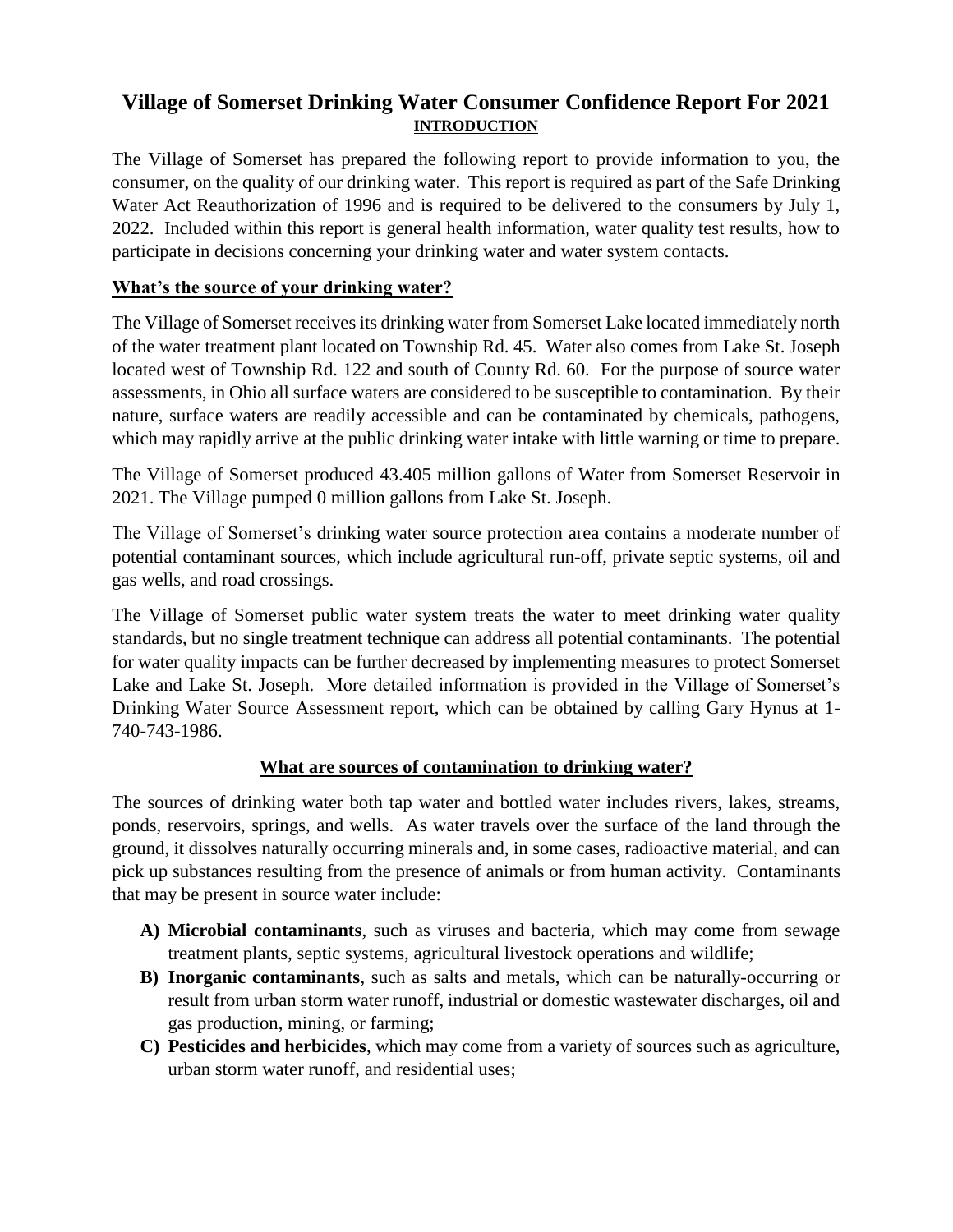- **D) Organic chemical contaminants**, including synthetic and volatile organic chemicals, which are by-products of industrial processes and petroleum production, and can also come from gas stations, urban storm water runoff, and septic systems;
- **E) Radioactive contaminants**, which can be naturally occurring or be the result of oil and gas production and mining activities.

In order to ensure that tap water is safe to drink, EPA prescribes regulations which limit the amount of certain contaminants in water provided by public water systems. FDA regulations establish limits of contaminants in bottled water, which must provide the same protection for public health.

Drinking water, including bottled water, may reasonably be expected to contain at least small amounts of some contaminants. The presence of contaminants does not necessarily indicate that water poses a health risk. More information about contaminants and potential health effects can be obtained by calling the Environmental Protection Agency's Safe Drinking Water Hotline (1- 800-426-4791).

## **Who needs to take special precautions?**

Some people may be more vulnerable to contaminants in drinking water than the general population. Immuno-compromised persons such as persons with cancer undergoing chemotherapy, persons who have undergone organ transplants, people with HIV/AIDS or other immune system disorders, some elderly, and infants can be particularly at risk to infection. These people should seek advice about drinking water from their health care providers. EPA/Center for Disease Control guidelines on appropriate means to lessen the risk of infection by Cryptosporidium and other microbial contaminants are available from the Safe Drinking Water Hotline (1-800-426- 4791).

#### **About your drinking water.**

The EPA requires regular sampling to ensure drinking water safety. Between the dates of January 1, 2021 and December 31, 2021 the Village of Somerset conducted sampling for bacteria; inorganic chemicals, radiological, volatile organic chemicals, lead, copper, and nitrate. Most of these compounds were not detected in the water.

The Ohio EPA requires water systems to monitor for some contaminants less than once per year because the contaminants do not change frequently. Some of our data, though accurate, are more than one year old.

#### **Violation:**

The Village of Somerset public water system did not monitor and report results for the presence of microcystins in the public drinking water system during the week of September 19, 2021- October 2, 2021 monitoring period, as required by the Ohio Environmental Protection Agency. Upon notification of this violation, the water supply was required to have the drinking water analyzed for total microcystins according to their current monitoring schedule. A sample was collected on October 12, 2021.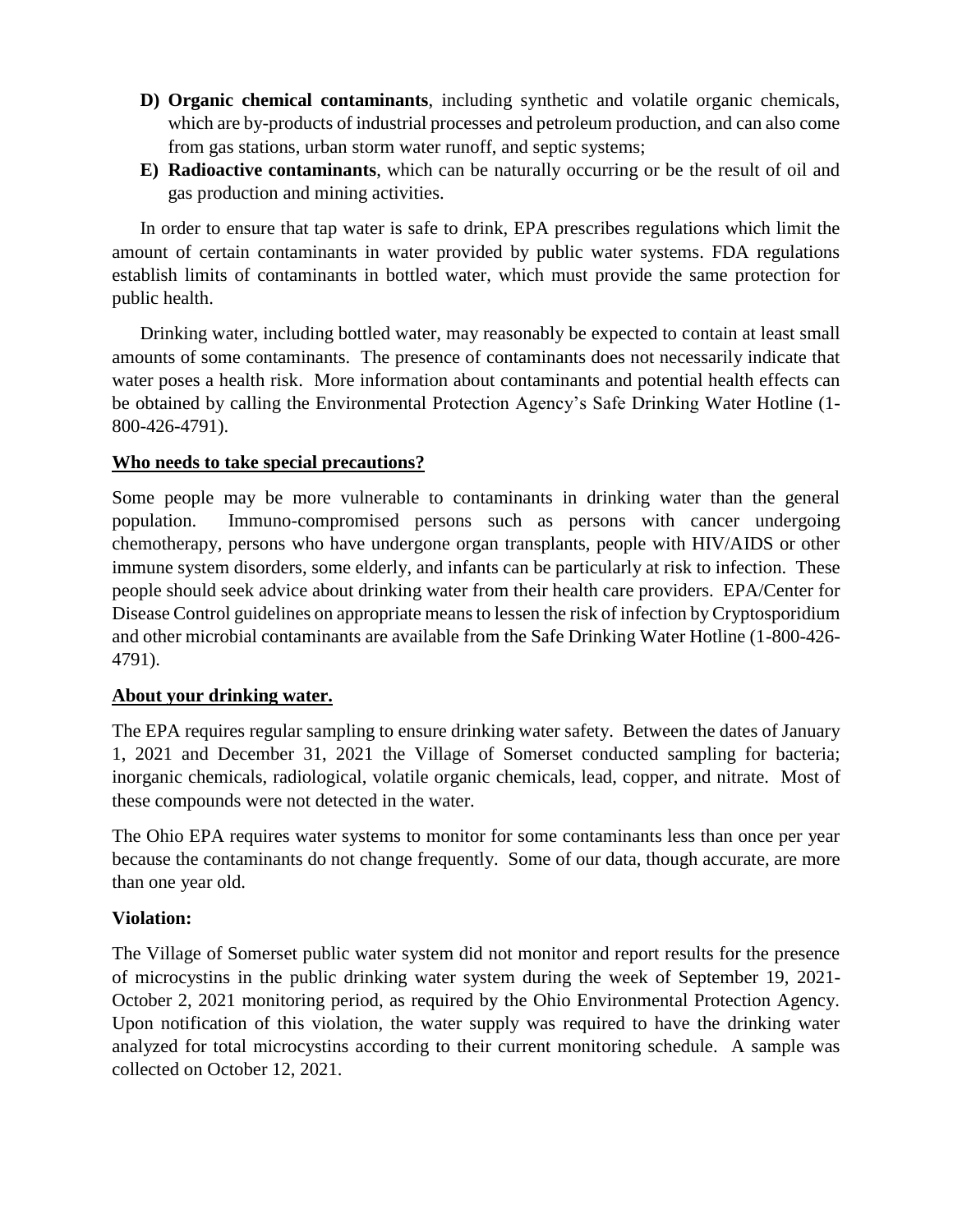Listed below is information on those contaminants that were found in the Village of Somerset's drinking water supply.

| <b>Contaminants</b><br>(Units)                                                                                                  | <b>MCLG</b> | <b>MCL</b>   | Level<br>Found     | Range of<br><b>Detections</b> | <b>Violation</b> | Sample<br>Year | <b>Typical Source of</b><br><b>Contaminants</b>                                                                                   |
|---------------------------------------------------------------------------------------------------------------------------------|-------------|--------------|--------------------|-------------------------------|------------------|----------------|-----------------------------------------------------------------------------------------------------------------------------------|
| <b>Microbiological contaminants</b>                                                                                             |             |              |                    |                               |                  |                |                                                                                                                                   |
| Turbidity NTU                                                                                                                   | <b>NA</b>   | <b>TT</b>    | 0.10               | $0.04 - 0.10$                 | No               | 2021           | Soil runoff                                                                                                                       |
| *Turbidity %<br>samples meeting<br>standards                                                                                    | <b>NA</b>   | <b>TT</b>    | 100%               | All 100%                      | No               | 2021           | Soil runoff                                                                                                                       |
| <b>Total Organic</b><br>Carbon                                                                                                  | <b>NA</b>   | ΤT           | 1.35               | 1.13-2.04                     | No               | 2021           | Naturally present in the<br>environment                                                                                           |
| <b>Radioactive Contaminants - Non detected</b>                                                                                  |             |              |                    |                               |                  |                |                                                                                                                                   |
| <b>Inorganic Contaminants</b><br>$\bullet$                                                                                      |             |              |                    |                               |                  |                |                                                                                                                                   |
| Fluoride ppm                                                                                                                    | 4           | 4            | 0.97               | $0.90 - 1.00$                 | No               | 2021           | Erosion of natural<br>deposits, water additive<br>to promote strong teeth,<br>discharge from fertilizer<br>and aluminum factories |
| Copper ppm                                                                                                                      | 1.300       | $AL = 1.300$ | 0.025              | $< 0.01 - 0.026$              | <b>NO</b>        | 2020           | Corrosion of household<br>plumbing, erosion of<br>natural deposits                                                                |
| Thallium                                                                                                                        | $0.5$ ppb   | 2 ppb        | $1.5 \text{ ug/L}$ | $1.5 \text{ ug/L}$            | No               | 2021           | It is a gray post-<br>transition metal that is<br>not found free in nature                                                        |
| Zero out of ten samples collected were over the action level for copper. Lead was not found in any of the 10 samples collected. |             |              |                    |                               |                  |                |                                                                                                                                   |
| Nitrate ppm                                                                                                                     | 10          | 10           | 1.3mg/L            | $0.20 - 1.33$                 | No               | 2021           | Runoff from fertilizer,<br>leaching from septic<br>tanks, sewage, erosion<br>of natural deposits                                  |
|                                                                                                                                 |             |              |                    |                               |                  |                |                                                                                                                                   |
| Trihalomethanes<br>(ppb)                                                                                                        | <b>NA</b>   | 80           | 44.8               | 21.9-75.0                     | No               | 2021           | By-product of<br>chlorination of drinking<br>water                                                                                |
| Halo acetic Acids<br>(ppb)                                                                                                      | <b>NA</b>   | 60           | 14.825             | $8.2 - 21.1$                  | No               | 2021           | Water additive used to<br>control microbes                                                                                        |
| <b>Residual Disinfectants</b><br>$\bullet$                                                                                      |             |              |                    |                               |                  |                |                                                                                                                                   |
| Chlorine (ppm)                                                                                                                  | MRDLG=4     | MRDL=4       | 1.3                | $1.0 - 1.3$                   | No               | 2021           | Water additive used to<br>control microbes                                                                                        |